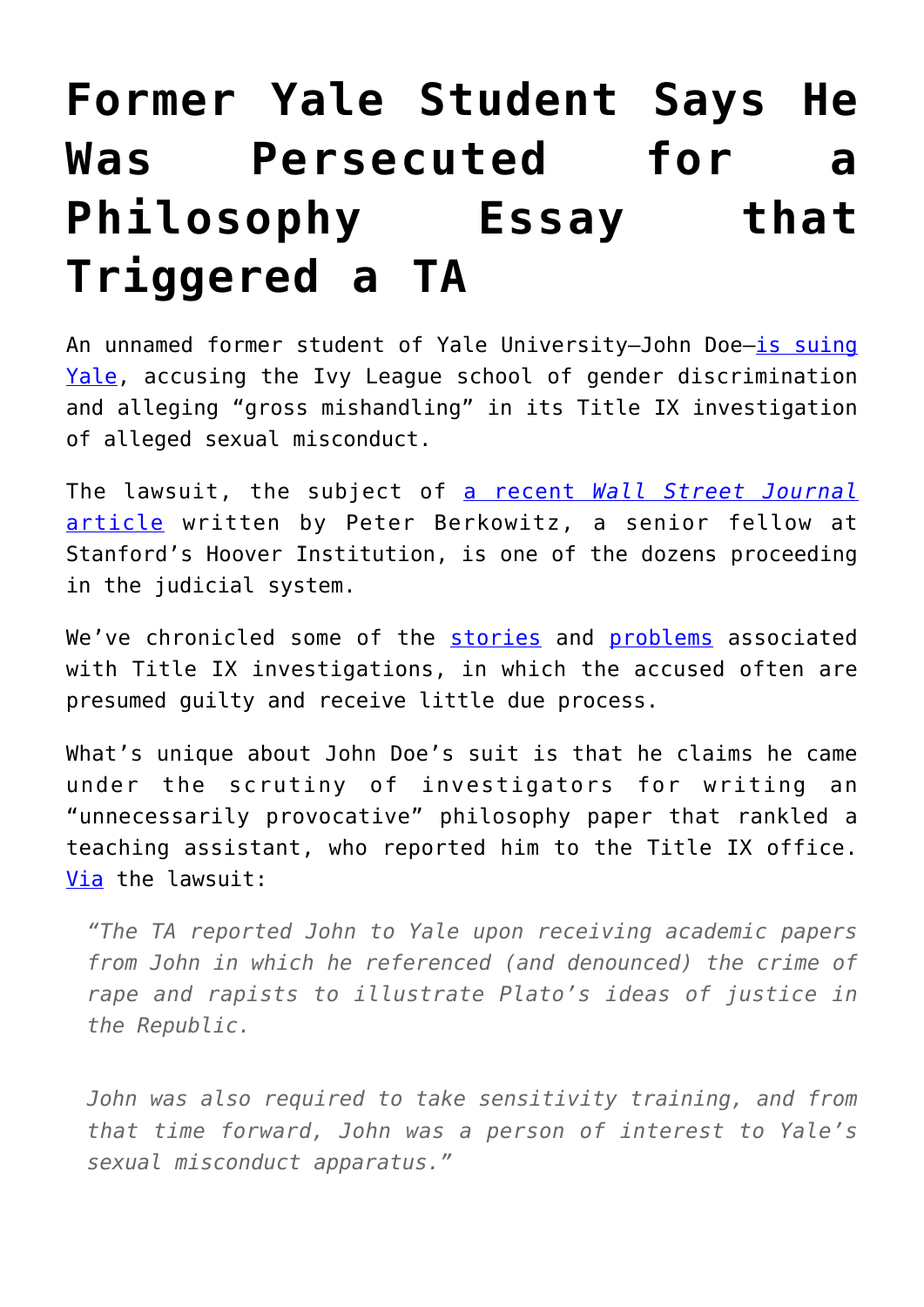Are the claims true? Yale says no. Through a spokeswoman, the university called the lawsuit "legally baseless and factually inaccurate."

One would hope this is the case, for reasons Berkowitz explains:

*"If the lawsuit's account is accurate, Yale has reached a new low in the annals of campus policing of speech. Surely no female student would incur criticism, much less censorship or punishment, for providing weighty philosophical authority in support of the proposition that rape is wrong.*

*If Doe's story is true, Yale is no longer satisfied in enforcing correct opinions. To utter the correct opinion, Yale also demands that you be the correct sex. Far from protecting the right to "discuss the unmentionable" in accordance with the Woodward Report, Yale is stretching the boundaries of censorship by abridging the right to discuss even the uncontroversial."*

We don't yet know all the facts of the case or the specific details of the paper John Doe wrote.

If a student came under the eye of "Yale's sexual misconduct apparatus" because he triggered a teaching assistant by making a philosophical argument, it's concerning. But it also would not be surprising.

As Helen Pluckrose recently [stated in](https://www.intellectualtakeout.org/blog/postmodernism-philosophy-behind-identity-politics) *[Areo Magazine](https://www.intellectualtakeout.org/blog/postmodernism-philosophy-behind-identity-politics)*, it's becoming the case that ideas are considered "offensive" based on how one chooses to react to them:

*"The intention of the speaker is irrelevant. What matters is the impact of speech. This, along with Foucauldian ideas, underlies the current belief in the deeply damaging nature of 'microaggressions' and misuse of terminology related to*